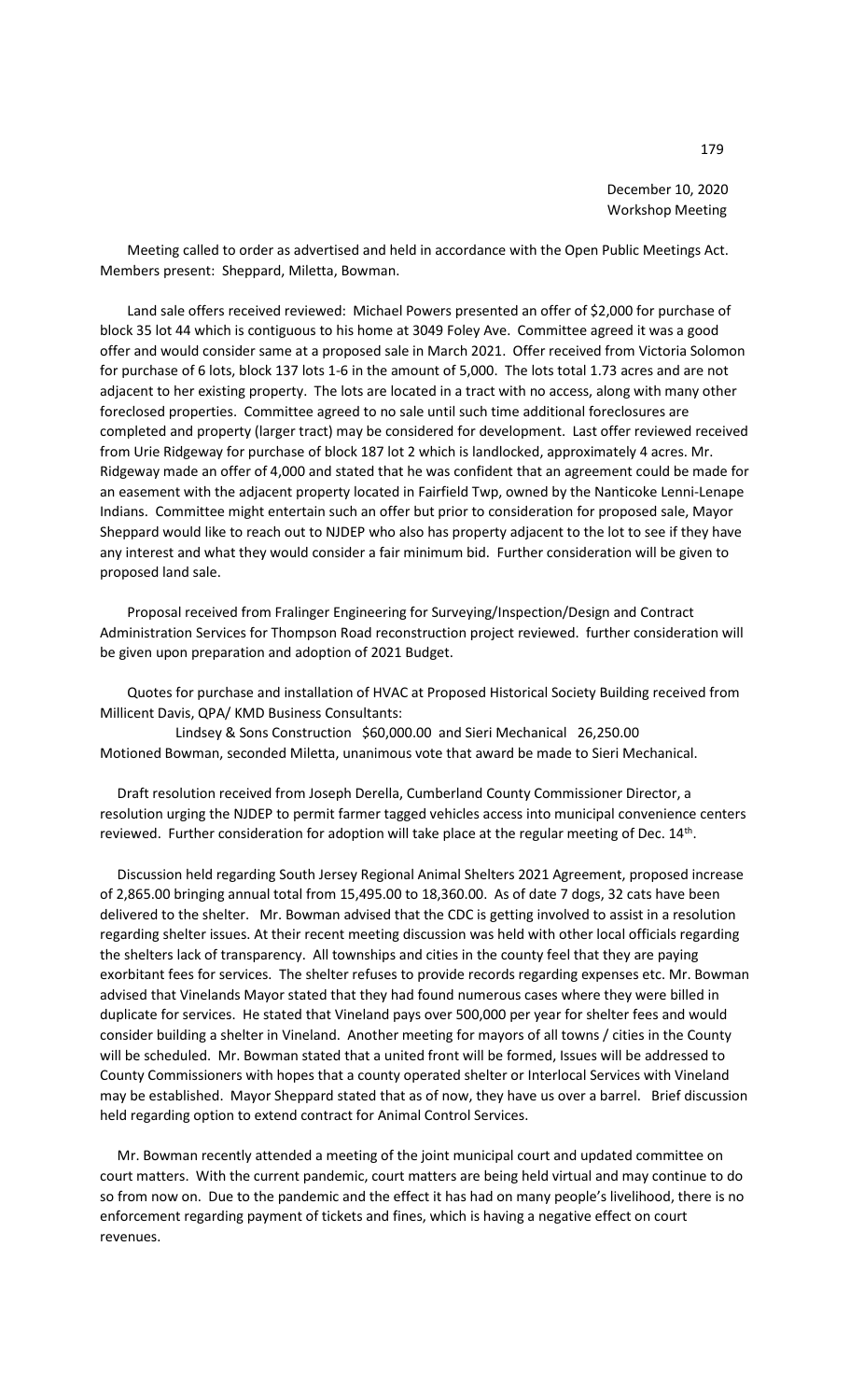December 10, 2020 180 Continued

 Year- end meeting will be held at 4:00 pm on December 30 the and reorganization at the regularly scheduled meeting on January  $7<sup>th</sup>$ , 2021 motioned Bowman, seconded Miletta, unanimous vote.

Payment of approved vouchers authorized motioned Miletta, seconded Bowman, unanimous vote.

A quick review of expiring appointments was done with no major changes anticipated.

 Proposals for water analysis requested but not received. Clerk will reach out to vendors and hopefully have them for Monday's meeting.

 With no further business to discuss, meeting adjourned at 9:45 pm, motioned Bowman, seconded Miletta.

 $\overline{\phantom{a}}$  , and the contract of the contract of the contract of the contract of the contract of the contract of the contract of the contract of the contract of the contract of the contract of the contract of the contrac

Ruth Dawson, Clerk

 Monday December 14, 2020 Regular Monthly Meeting

 Meeting called to order as advertised (via teleconference due to pandemic) and held in accordance with the Open Public Meetings Act. Public invited to attend via teleconference – Public notice advertised, posted on web-site and on front door of municipal building. Mayor Sheppard, Deputy Mayor Miletta and Clerk met live, Committeeman Bowman and Solicitor Seeley participated via teleconference.

Minutes of the November 5<sup>th</sup> and 9<sup>th</sup> meetings approved motioned Miletta, seconded Bowman, unanimous vote. Reports for the month of November accepted, motioned Bowman, seconded Miletta, unanimous vote.

 Public auction held as advertised. William Holbrook participated by teleconference and was the lone/successful bidder for block 45 lot 11, bid in the amount of 1,000.00 accepted motioned Miletta, seconded Bowman. Also advertised for auction were various bundles of bamboo. A written offer of \$5.00 was received from Bob Morgan. Resident Joseph Tingle who also participated via teleconference offered 6.50 . Mayor Sheppard stated that was not an acceptable offer. There was a lot of labor involved in removing and bundling of bamboo. Mr. Tingle offered 50.00 for the entire lot, then changed his mind to 50.00 for half the lot. Again Mayor Sheppard reiterated that there was a lot of labor. Mr. Miletta asked him what should be a minimum. Mayor Sheppard stated 800.00 for the lot. Both Mr. Miletta and Mr. Bowman agreed. Bid rejected. Mr. Bowman stated that it should be offered again in the summer months.

 Public hearing opened as advertised, Ordinance No. 2020-420, Adopting An Anti-Nepotism Policy. Receiving no comment, hearing closed and ordinance adopted motioned Bowman seconded Miletta unanimous vote.

 A second public hearing was held, Ordinance No. 2020-421, Amending 2020 Salary ordinance No. 2020-417. Again, receiving no public input, hearing closed and the ordinance was adopted motioned Miletta, seconded Bowman, unanimous vote.

 Resolution 2020-57, Authorizing necessary budget transfers approved, motioned Bowman, seconded Miletta, unanimous vote.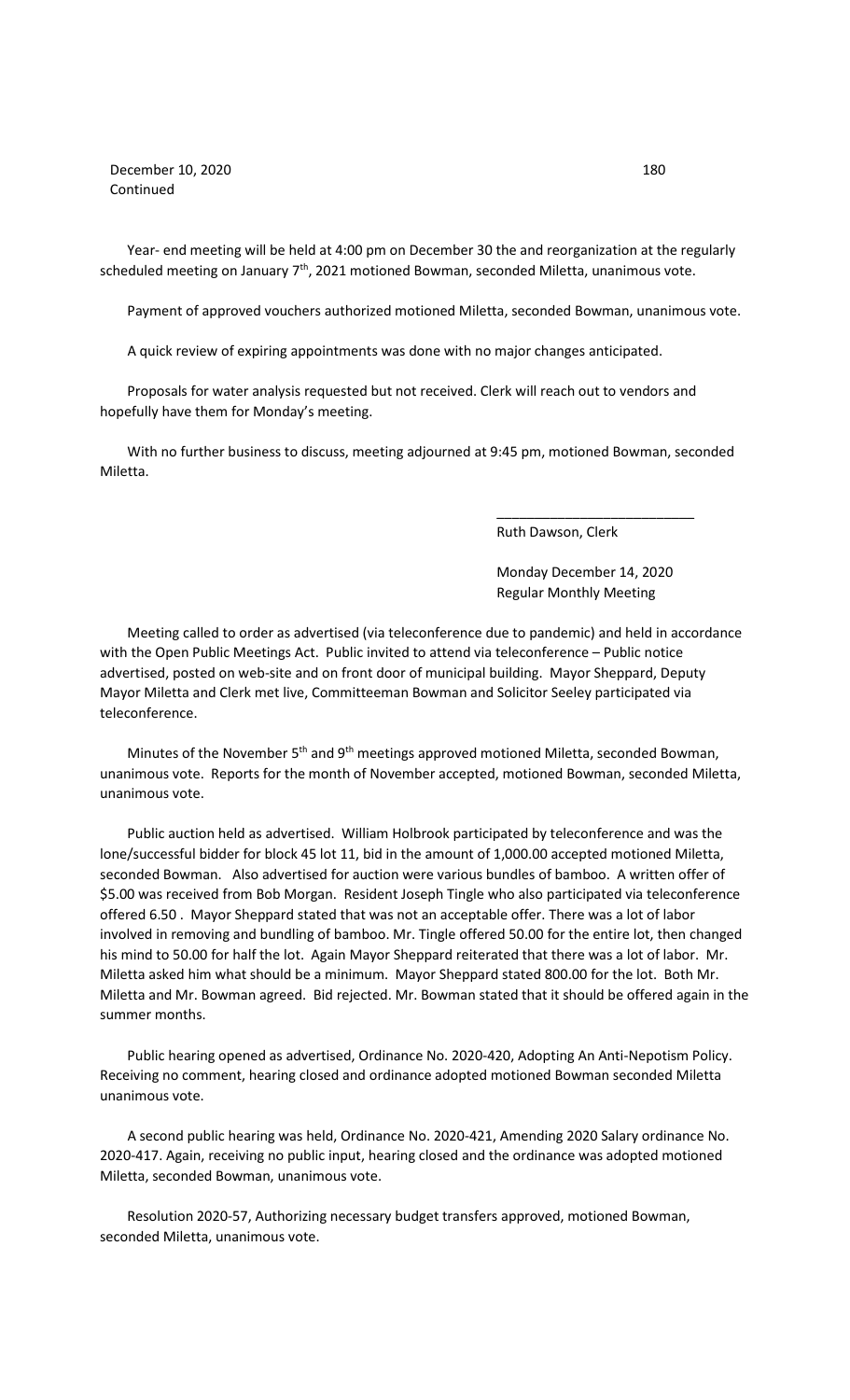**December 14, 2020** 181 Continued

Resolution 2020-58, Urging the NJDEP to permit farm tagged vehicles to dispose of household waste at municipal convenience centers approved, motioned Miletta, seconded Bowman, unanimous vote.

 Award made for demo of 135 Maple Avenue to Arbrisco Enterprises, low quote received at the November  $5<sup>th</sup>$  meeting, in the amount of \$14,300.00, motioned Bowman, seconded Miletta, unanimous vote.

 Payment of additional approved vouchers authorized motioned Miletta, seconded Bowman, unanimous vote.

 The following quotes received from Millicent Davis, QPA, KMD Business Consultants for the Historical Society/Ag Museum project and concrete for Public Works addition reviewed and action taken as follows:

Concrete and sidewalks, Historical Society: Lindsay & Sons Construction 54,500.00 Systems Electric LLC19,884.50 Award made to Systems Electric, Resolution 2020-59 motioned Miletta, seconded Bowman, unanimous vote.

 Concrete, Public Works Addition : Lone quote, Systems Electric, LLC 37,670.50 Awarded motioned Miletta, seconded Bowman, unanimous vote, Resolution 2020-60.

 Electrical work, Historical Society: Lindsay & Sons 60,000.00, Systems Electric LLC \$55,509.60/43,522.80 ALT and Steven Walsh Electrical 60,000.00/ 50,000 ALT. Award made to Systems Electric LLC in the amount of 43,522.80 motioned Bowman, seconded Miletta, unanimous vote, Resolution 2020-61.

 Quotes received for the collection and laboratory analysis of drinking water (coliform & nitrate) at four municipal locations received and reviewed: South Jersey Water Test - 1391.50 Annual Vineland Environmental Laboratories LLC- 1,600.00 Annual Award made to South Jersey Water Test, LLC, motioned Bowman, seconded Miletta, unanimous vote.

 Mayor Sheppard advised that anticipated delivery date for Historical Society building materials is January 15<sup>th</sup>. Windows will be delayed. Committeeman Bowman stated that he heard on the news that the cost of construction material for the average house just jumped up 8,000 due to increase in lumber. Clerk reminded committee that Deputy Mayor Miletta predicted increase a few months back.

Floor opened for public comment. Receiving none floor closed.

 Mayor Sheppard stated that discussion was held at the workshop meeting regarding current animal control services being extended into 2021. Stephen Serwatka of Animal Control of South Jersey is agreeable, and Mayor Sheppard stated that all are satisfied with services, Township should take him up on the option to extend. Motioned Mr. Bowman, seconded Mr. Miletta, unanimous vote that current contract with Animal Control Services of South Jersey be extended into 2021. Mayor Sheppard also stated that we would need to move on shelter contract. Mr. Bowman advised that letters went out to all the mayors regarding meeting to address shelter issues. Mr. Miletta stated that it would take 3-5 years to build. Committee agreed action will follow to award to SJ Regional Animal Shelter, only option available at this time.

 With no further business to discuss, meeting adjourned at 8:10 pm, motioned Miletta, seconded Bowman.

 $\overline{\phantom{a}}$  , and the contract of the contract of the contract of the contract of the contract of the contract of the contract of the contract of the contract of the contract of the contract of the contract of the contrac

Ruth Dawson, Clerk